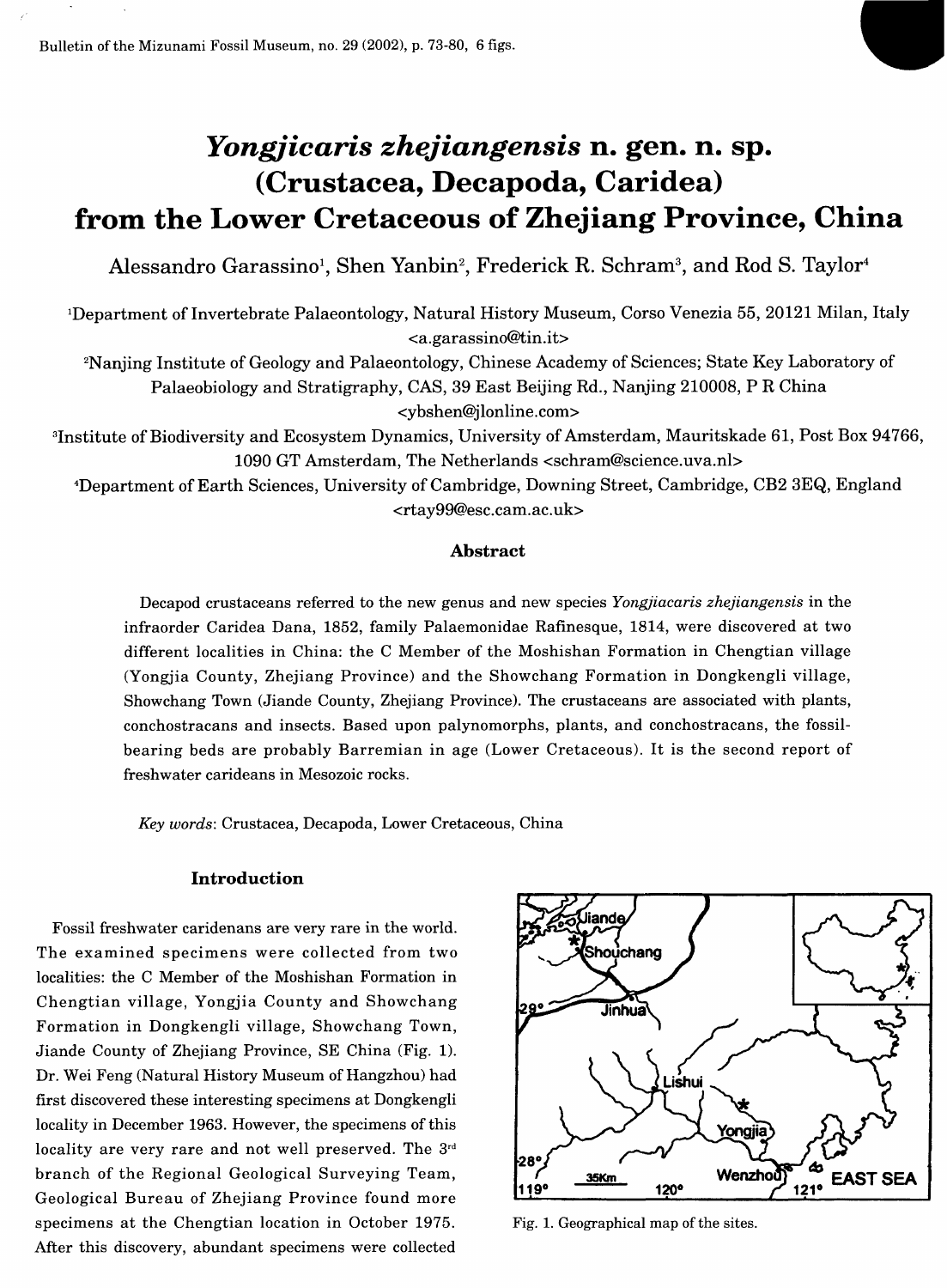from this locality by Shen from 1985 to 1977, S. F. Morris (Natural History Museum of London) in 1990, and Taylor in 1997. The examined carideans include the collections of the above-mentioned investigations. The decapod crustaceans are associated with plants, conchostracans, ostracods, and insects. Based upon palynoflora, plants, and conchostracans, the fossil-bearing beds are of Early Cretaceous in age, probably Barremian (Chen and Shen, 1982; Cao, 1999; Chen, 2000). The study specimens are decapods referred to *Yongjiacaris zhejiangensis* n. gen. and n. sp. (infraorder Caridea Dana, 1852, family Palaemonidae Rafinesque, 1814). It is the second report of freshwater carideans in Mesozoic sediments.

## **Geological setting**

Cretaceous rocks in China are mainly of continental origin, except in Southwestern Xinjiang, Tibet and probably Western Taiwan, as a result of a major marine regression in late Jurassic. The approximately 2.000 nonmarine Cretaceous basins are widely distributed in China (Zhu *et al.,* 1983). They contain a variety of sedimentary facies, and have yielded a substantial fossil fauna and flora. Following the Indosinian Movement, China began a new tectonic stage, the Yanshan Movement. Because of the subduction of the Pacific Plate toward the east part of the Asian block, numerous volcanic events occurred in different stages, resulting in

the formation of a series of aligned volcanic faults in East China. In Zhejiang many basins were formed along the basal fault in a NE-NNE direction, and accumulated very thick volcano-sedimentary series. The volcanic rocks tend to increase in thickness from west to east (Jiang *et al.,*  1993). The Jiande Group is considered as the representative in the Showchang Basin, western Zhejiang. It is composed of four formations in descending order as follows: the Heshan Formation (mainly red beds), the Showchang Formation (variegated lacustrine and fluvial deposits), the Huangjian Formation (andesite lavas), and the Laocun Formation (volcanic rocks with red beds). A few specimens of carideans were discovered in the grey siltstones of the Showchang Formation near Dongkengli village, Showchang Town.

# **Subdivion and correlation of the Lower Cretaceous of Zhejiang**

The Moshishan Formation of the Lower Cretaceous is widely distributed in Eastern Zhejiang and chiefly consisted of volcanic rocks. It is subdivided into four members (Fig. 2). The abundant fossil carideans were discovered in C Member of this Formation at Chentian village, Yongjia County. They are preserved in dark mudstone . The C Member is correlative with the Showchang Formation in Western Zhejiang. The stratigraphic section of this locality is reported in Fig. 3

| <b>Eastern Zhejiang</b> |             |                                                                          | Western Zhejiang |                                           |                                                                                       |                 |
|-------------------------|-------------|--------------------------------------------------------------------------|------------------|-------------------------------------------|---------------------------------------------------------------------------------------|-----------------|
| Fomation                | Member      | Lithologic<br>character                                                  | Fomation         | Lithologic<br>character                   | Fossils                                                                               | Isotopic<br>age |
| Moshishan               | D           | Rhyolites,<br>sandstone,<br>felsite, perlite<br>210-2400m                | Heshan           | Red<br>siltstone.<br>sandstone            | Plants, charophytes,<br>bivalves, ostracods,<br>conchostracans                        | 117Ma           |
|                         | $\mathbf C$ | Sandstone,<br>shale, tuff,<br>conglomerate,<br>rhyolite<br>100-1600m     | Showchang        | Variegated<br>sandstone,<br>mudstone      | Plants, charophytes,<br>bivalves, ostracods,<br>conchostracans,<br>insects, carideans | 120Ma           |
|                         | B           | Thick-bedded<br>rhyocrystal<br>welded tuff.<br>crystal tuff<br>800-2300m | Huangjian        | Andesite<br>lava                          |                                                                                       | 128Ma           |
|                         | A           | Rhyocrystal<br>welded tuff,<br>tuffaceous<br>sandstone<br>800-4700m      | Laocun           | Andesite<br>lava with<br>red<br>sandstone | Conchostracans                                                                        | 129Ma           |

Fig. 2. Subdivision and correlation of the Lower Cretaceous of Zhejiang.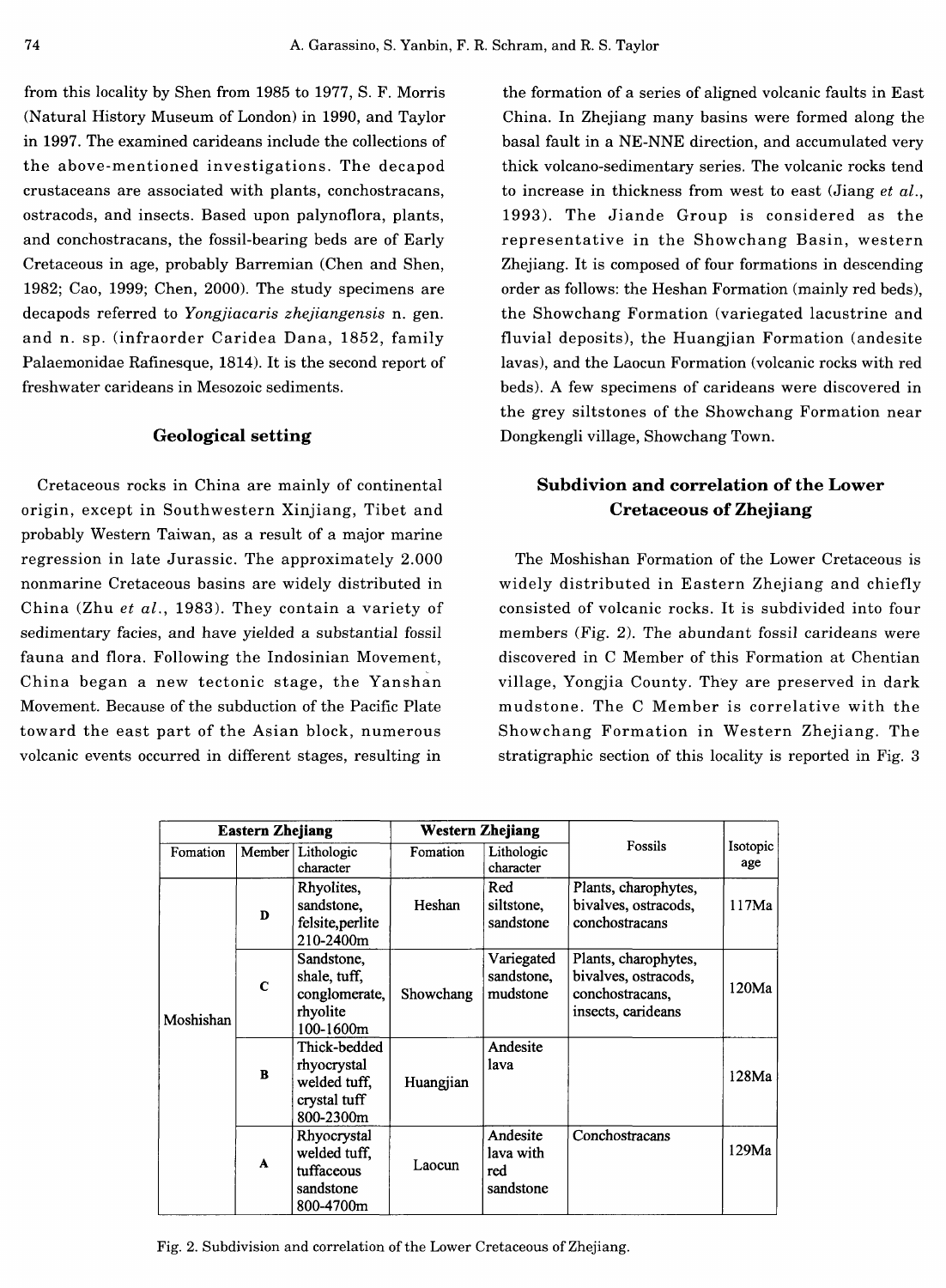| Upper part of the C Member of the Moshishan Formation                           |                                                                                                    |  |  |  |  |
|---------------------------------------------------------------------------------|----------------------------------------------------------------------------------------------------|--|--|--|--|
| --------Unconformity---------------                                             |                                                                                                    |  |  |  |  |
| Middle part of the C Member of the Moshishan Formation, total thickness 706.7 m |                                                                                                    |  |  |  |  |
| 10.                                                                             | Dark a massive basaltic andesites, 41.1 m                                                          |  |  |  |  |
| 9.                                                                              | Yellowish a tuffaceous conglomerate, 181.2 m                                                       |  |  |  |  |
| 8.                                                                              | Purple tuffaceous siltstone, 105.4 m                                                               |  |  |  |  |
| 7.                                                                              | Purple agglomerate and andesite, 62.3 m                                                            |  |  |  |  |
| 6.                                                                              | Light purple gray tuffaceous conglomerate, 67.6 m                                                  |  |  |  |  |
| 5.                                                                              | Gray andesite intercalated with purple siltstone at the upper part; purple siltstone containing    |  |  |  |  |
|                                                                                 | pebble at the lower part, 39.2 m                                                                   |  |  |  |  |
| 4.                                                                              | Yellowish gray coarse sandstone and dark mudstone yielding plants: <i>Cladophlebis</i> cf.         |  |  |  |  |
|                                                                                 | browniana (Dunker) Seward, Hysterites sp., Onychiopsis elongata cf. Coniopteris                    |  |  |  |  |
|                                                                                 | nympharum (Heer) Vachrameev, cf. Coniopteris burejensis (Zal.), Sphenopteris                       |  |  |  |  |
|                                                                                 | acrodentata Fontaine, Nilssonia vongjiangensis Cao, Cycadites sp., Ptilophyllum cf.                |  |  |  |  |
|                                                                                 | arcticum (Heer), P. latipinnatum Cao, P. spp., Dictyozamites kawasakii Tateiwa,                    |  |  |  |  |
|                                                                                 | Otozamites sp., Zamites sp., Pityolepis sp., Cupressinocladus lii Cao, Sagenopteris petiolata      |  |  |  |  |
|                                                                                 | Oishi, S. cf. showchangensis Lee; conchostracans: Yanjiestheria sinensis (Chi),                    |  |  |  |  |
|                                                                                 | Orthestheria intermedia (Chi); insects: Coptoclava longipoda Ping and carideans:                   |  |  |  |  |
|                                                                                 | Yongjianocaris zheijangensis n. gen. n. sp., 41.7 m                                                |  |  |  |  |
| 3.                                                                              | Tuffaceous siltstone and sandstone intercalated with tuff at the upper part; silstone intercalated |  |  |  |  |
|                                                                                 | mudstone at the lower part, 80.1 m                                                                 |  |  |  |  |
| 2.                                                                              | Light gray mid-thick bedded tuffites, 18.9 m                                                       |  |  |  |  |
| 1.                                                                              | Dark mudstone at the top part; gray siltstone at the mid-upper parts; light gray siltstone and     |  |  |  |  |
|                                                                                 | mudstone at the lower part; tuffaceous sandstone at the base, 69.2 m                               |  |  |  |  |
| ---------------Conformity---------------                                        |                                                                                                    |  |  |  |  |
|                                                                                 | Lower part of the C Member of the Moshishan Formation: tuff and andesites                          |  |  |  |  |

Fig. 3. Stratigraphical section of the C Member of the Moshishan Formation.

(after the  $3<sup>rd</sup>$  branch of Regional Geological Surveying Team of Zhejiang, 1977).

The fossil carideans in both localities are associated with plants, ostracods, conchostracans and insects. The conchostracans include *Yanjiestheria sinensis* (Chi) and *Orthestheria intermedia* (Chi) that are important elements of the Lower Cretaceous (Chen and Shen, 1982). The fossil floras belong to the Euro-Sinian region of Vachrameev and *Cladophlebis-Ptilophyllum* assemblage (Cao, 1999). This flora is identical with the several wellknown Lower Cretaceous floras in the world, such as the Wealden Flora of Europe, the Nikan Flora from Southern Primorye of Russia and the Ryoseki Flora of Japan. The flora of Zhejiang contains relatively abundant Filicales and Bennettiales, with rare ginkgophytes, reflecting the locations of the flora in the tropical to subtropical region in that time. The pinnules of *Cladophlebis* are small in size, with thick matrix. The segments of cycadophytes are mostly provided with thickened "margins". The conifers are dominated by those taxa with scale-like leaves, which have thick cuticle. All these characteristics indicate the relatively dry and hot climatic during that time (Cao, 1999). The isochronal age of the volcanics of the Showchang Formation by Rb-Ar is  $118 \pm 4$  Ma, and the C Member of the Moshishan Formation is 120 Ma (Hu *et al.,* 

1982; Jiang *et al.,* 1993). That indicates these beds are of the Lower Cretaceous in age, probably Barremian.

#### **Systematic Palaeontology**

Infraorder Caridea Dana, 1852 Family Palaemonidae Rafinesque, 1815 Genus *Yongjiacaris* n. gen.

## *Type species: Yongjiacaris zhejiangensis* n. sp.

*Diagnosis:* Subquadrangular carapace without grooves and spines; short rostrum without supra- and subrostral teeth; somite II with subrounded pleura partly overlapping those of somite I and III; pereiopods I-II with thin, short chelae; telson with two pairs of spines on dorsal surface and a row of spines on distal extremity; exopod of uropod with diaeresis.

*Etymology:* The trivial name alludes to Yongjia County, the locality in which the examined specimens were discovered.

> *Yongjiacaris zhejiangensis* n. sp. (Figs. 4-6)

*Etymology:* The trivial name alludes to Zhejiang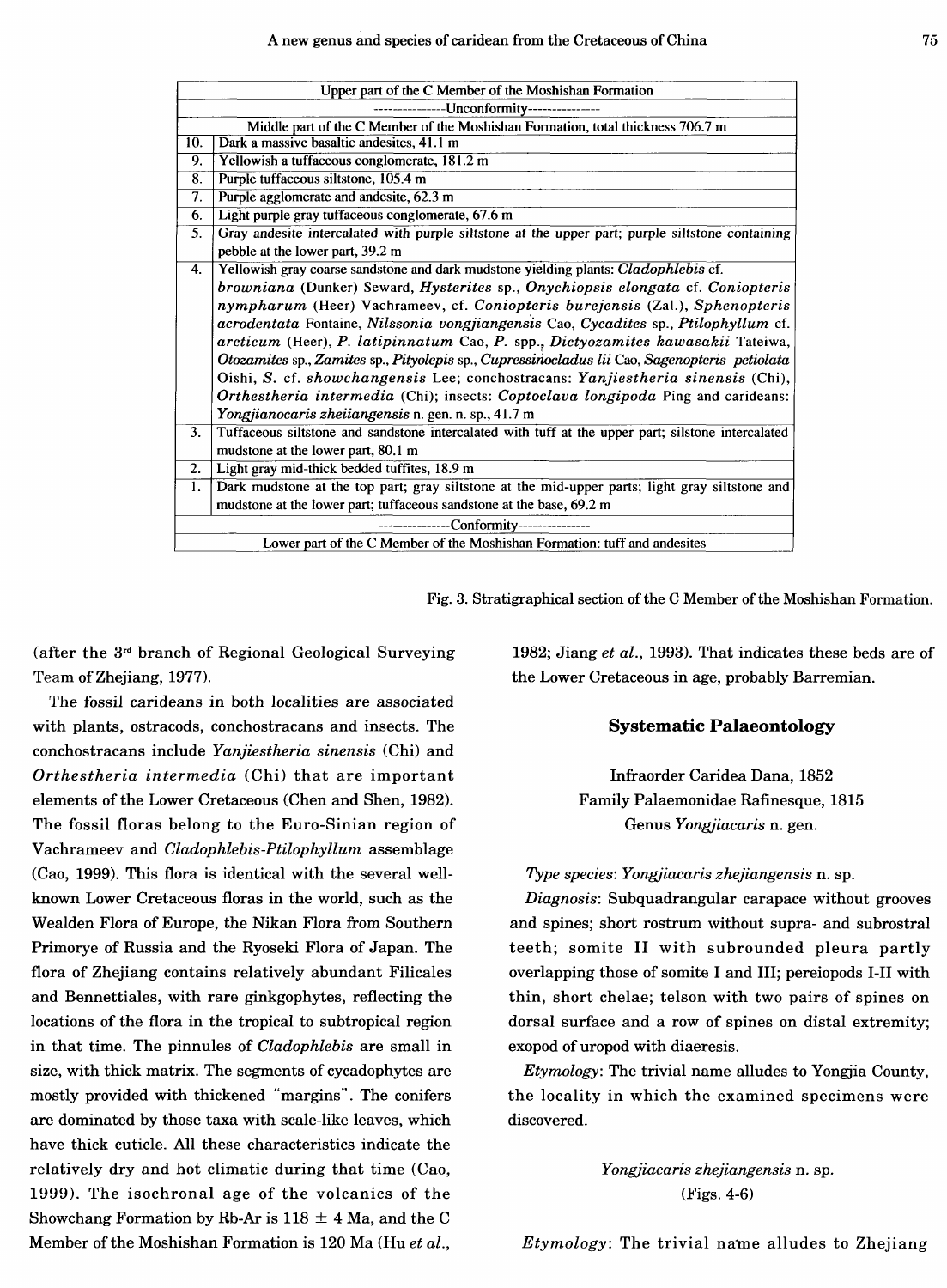

Fig. 4. *Yongjiacaris zhejiangensis* n. gen. n. sp., tail fan.

Province.

*Holotype:* 126296, the C Member of the Moshishan Formation, Chengtian village (Yongjia County, Zhejiang Province, China).

*Paratypes:* 126288, 126289, 126300 B, 126304 from the same locality. Holotype and paratypes are deposited in Nanjing Institute of Geology and Palaeontology, Chinese Academy of Sciences.

*Measurements:* The specimens have a total length of between 1.5 and 2 cm.

*Occurrence:* 138 specimens collected from the C Member of the Moshishan Formation (Yongjia County, Zhejiang Province, China), Barremian (Lower Cretaceous).

*Description:* Caridean with thin, smooth exoskeleton. Carapace subquadrangular in lateral view, narrows slightly along anterior margin due to slight curvature of ventral margin. Dorsal margin slightly convex; posterior margin with thin marginal carina, slightly sinuous, with slight concavity in lower third. Ventral margin curvilinear. Dorsal margin extends anteriorly into short rostrum, with pointed distal extremity, and without supra- and subrostral teeth. Orbit narrow and shallow; antennal and pterigostomial angles not well marked. No traces of grooves, carinae, or spines on carapace surface. Abdominal somites III subrectangular and bigger than somites I and IV. Somite II with subrounded pleura partly overlapping those of somites I and III. Somite VI subquadrangular. Posterior margin of somite III slightly sinuous; those of somite IV-V posteriorly projecting. Telson narrow, with rounded distal extremity and two pairs of spines of same size on dorsal surface, and a row of thin spines of same size at distal extremity (Fig. 4). Uropods about 1/3 longer than telson. Exopod with rounded diaeresis. Antennular peduncle with  $1<sup>st</sup>$  article thin and elongate; the  $2<sup>nd</sup>$  not much elongate; the  $3<sup>rd</sup>$  short and stocky to which short flagella are articulated. Scaphocerite with laminar shape and pointed distal

extremity; flagellum, twice body length, articulated to subrectangular carpus of peduncle.  $3<sup>rd</sup>$  maxilliped thin, elongate, and spineless. Pereiopods I-II with short, thin chelae. Pereiopods III-V with terminal dactylus, articles thin, strongly elongate. Pleopods with subrectangular protopodite to which two elongate multiarticulate flagella are articulated.

*Discussion:* Carideans are very rare in the fossil record and their morphological characters are not easily recognized because of their frequent poor state of preservation. The oldest genera known to date, *Acanthinopus* Pinna, 1974 and *Leithorax* Pinna, 1974, were discovered in the Zorzino Limestone (Norian, Upper Triassic) of Bergamo Pre-alps (Cene, Seriana Valley, Bergamo, N Italy) (Pinna, 1974). Another form, *Pinnacaris* Garassino and Teruzzi, 1993, was described in the Argilliti di Riva di Solto (Sevatian, Upper Norian-Lower Rhaetian, Upper Triassic) of Ponte Giurino (Imagna Valley, Bergamo, N Italy) (Garassino and Teruzzi, 1993). Glaessner (1969) ascribed to the carideans



Fig. 5. *Yongjiacaris zhejiangensis* n. gen. n. sp., reconstruction.

the Jurassic genus *Udorella* Oppel, 1862 (family Udorellidae Van Straelen, 1925), and he also noted three additional Jurassic genera as *incertae sedis* to the carideans: *Blaculla* Miinster, 1839, *Hefriga* Miinster, 1839 and *Udora* Miinster, 1839. We now recognize seven genera of Cretaceous carideans. First, Martins-Neto and Mezzalira (1991a) found a few specimens of carideans in the Crato Member of the Santana Formation (Lower Cretaceous) of Brazil. The perfect state of preservation of these specimens allowed the authors to describe *Beurlenia*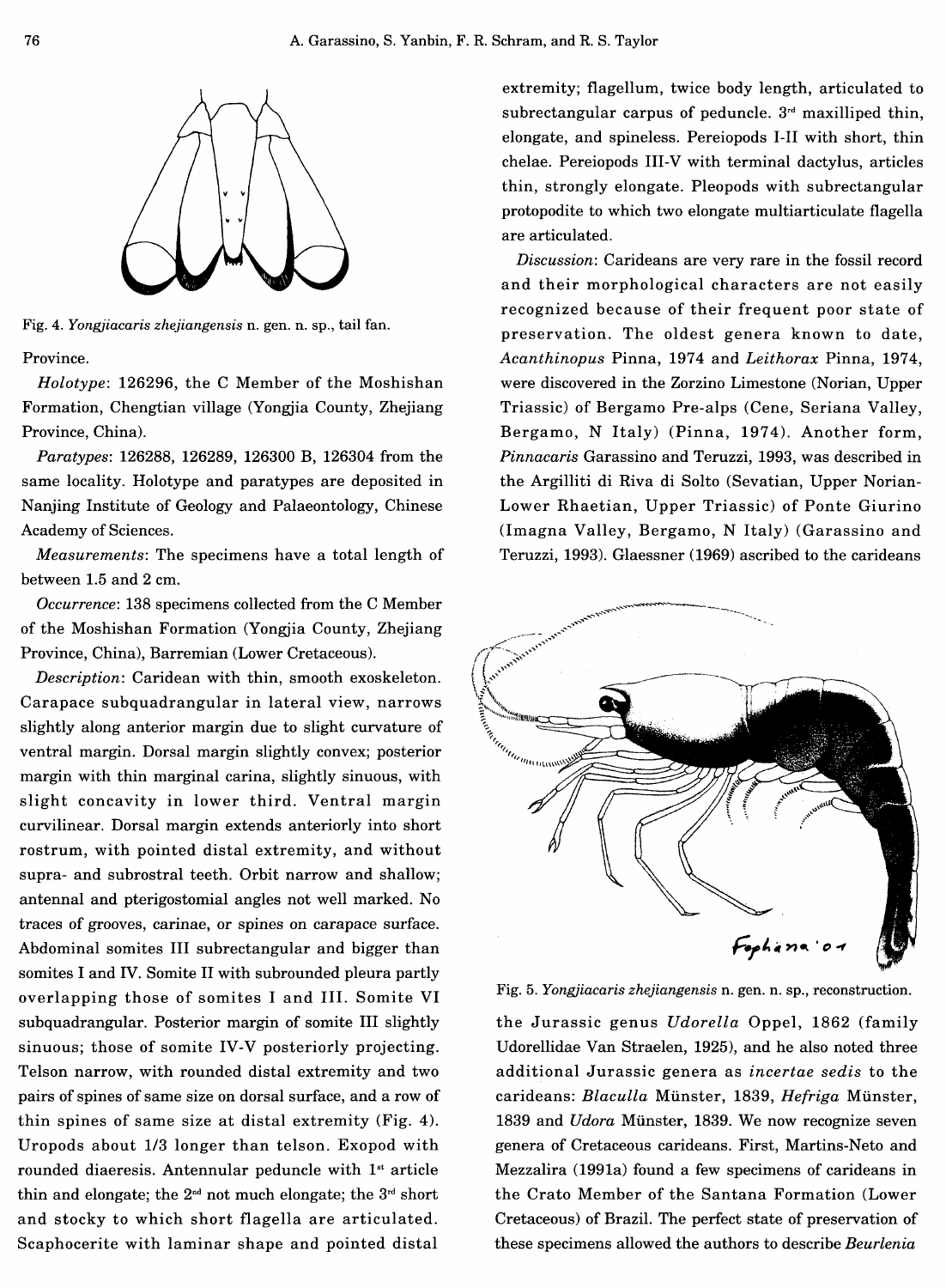

Fig. 6. *Yongjiacaris zhejiangensis* n. gen. n. sp. from Barremian age of Zhejiang Province (China). 1, lateral view of holotype, 126296, X 12; 2, lateral view of paratype, 126288,  $\times$  12; 3, dorsal view of paratype with a good preservation of tail fan, 126289,  $\times$  10; 4, lateral view of paratype with a good preservation of carapace and rostrum,  $126300B$ ,  $\times 10$ ; 5, lateral view of paratype with a good preservation of  $3<sup>rd</sup>$  maxilliped, 126304,  $\times$  10.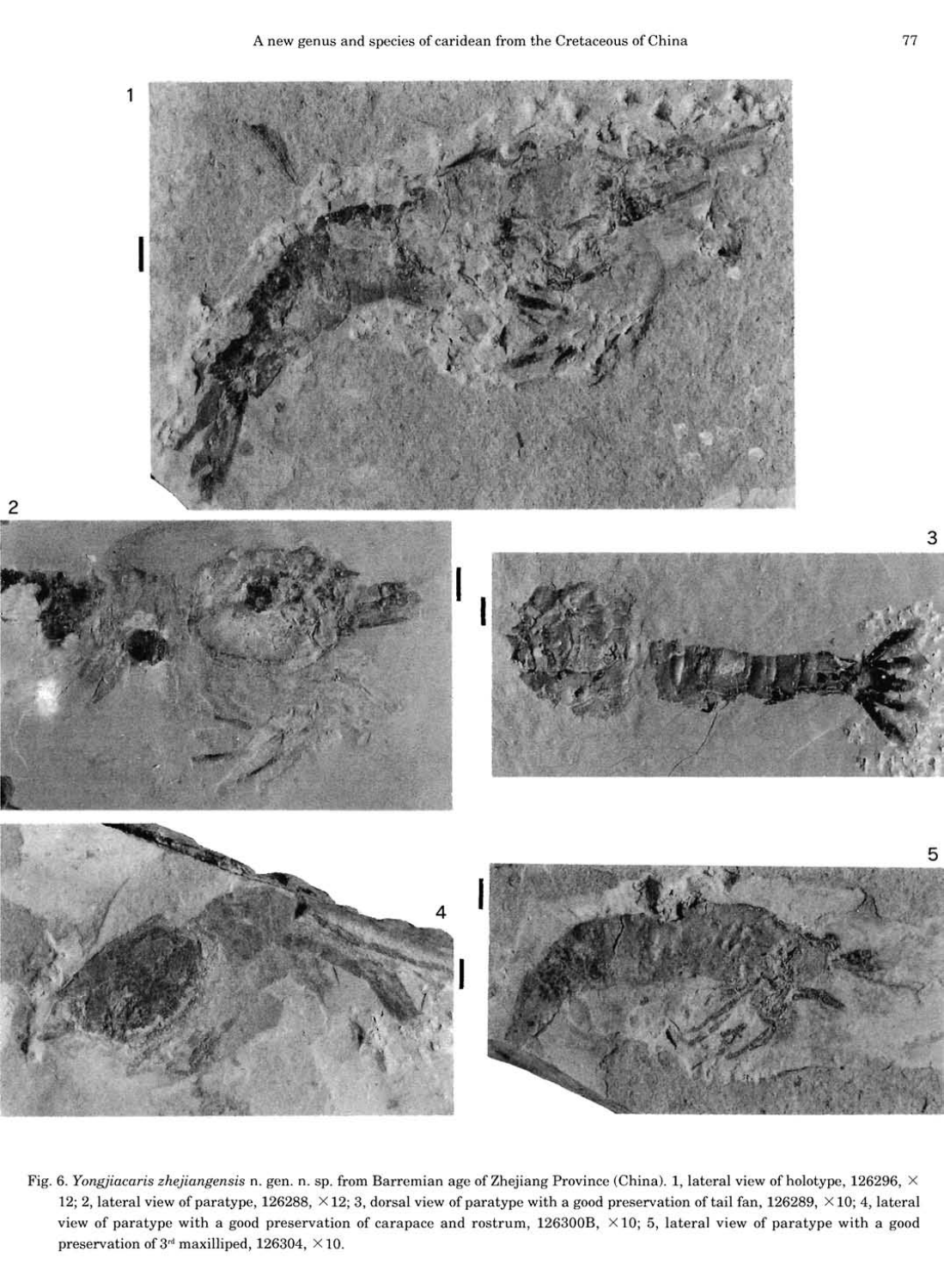(Palaeomonidae Rafinesque, 1815) with *B. araripensis*  Martins-Neto and Mezzalira, 1991 as the type species. Second, Roger (1946) described *Notostomus cretaceus* in a sample of five specimens found in the Santonian (Upper Cretaceous) of Sahel Alma (Lebanon). However, this species was the subject of a review by Garassino (1994), who assigned Roger's species to *Odontochelion* Garassino, 1994 (Oplophoridae Dana, 1852). Third, Rabada (1993) described *Delclosia* based upon *D. martinelli* Rabada, 1993, based upon a sample of 60 specimens of the Lower Barremian (Lower Cretaceous) of Las Hoyas (Cuenca, Spain). This genus was the subject of a recent review by Garassino (1997). The fauna of Las Hoyas is the only freshwater decapod assemblage known to date in Mesozoic rocks. Fourth and fifth, Bravi and Garassino (1998a, b) described *Parvocaris* based upon *P. samnitica*  Bravi and Garassino, 1998 (indeterminate family) from 14 specimens of the Lower Albian (Lower Cretaceous) of Pietraroia (Benevento, S Italy) and *Alburnia* based upon *A. petinensis* Bravi and Garassino, 1998 (Palaemonidae Rafinesque, 1815) from a sample of 3 specimens of the Middle Albian (Lower Cretaceous) of Petina (Salerno, S Italy). Sixth, Garassino (1998) described 3 specimens from the Lower Cretaceous of the valley of Cornappo River (Udine, NE Italy), and named *Tonellocaris* based upon *T. brevirostrata* Garassino, 1998 (Oplophoridae Dana, 1852). Seventh, Bravi *et al.* (1999) described *Palaemon vesolensis*  (Palaemonidae Rafinesque, 1815) from a sample of 93 fragmentary and complete specimens from the Campanian-Maastrichtian (Upper Cretaceous) of Vesole Mount (Salerno, S Italy). *Palaemon antonellae* n. sp. from the Aptian (Lower Cretaceous) of the Platydolomite of Profeti (Caserta, S. Italy) belongs to the same genus (Garassino and Bravi, in press). In addition to these named taxa, Garassino and Ferrari (1992) reported the presence of a single specimen of caridean in the Senonian (Upper Cretaceous) of Trebiciano (Trieste, NE Italy) without ascribing it to a known family, genus, or species. Garassino and Teruzzi (1995) reported the probable presence of a new caridean form in the upper Hauterivian-lower Barremian (Lower Cretaceous) of Vernasso (Udine, NE Italy). Only five genera of carideans are presently known from Tertiary deposits. First, there are four species belong to *Bechleja* Housa, 1956, a typical form of freshwater deposits: *B. rostrata* Feldmann *et al.,*  1981, from the Eocene of the Green River Formation (Wyoming, United States); *B. inopinata* Housa, 1956 from the Oligocene of the Czech Republic; *B. bahiaensis* 

(Beurlen, 1950) and *B. robusta* Martins-Neto and Mezzalira, 1991 from the Oligocene of Brazil (Beurlen, 1950; Housa, 1956; Feldmann *et al.,* 1981; Martins-Neto and Mezzalira, 1991b; Martins-Neto, 1998). Second, Martins-Neto and Mezzalira (1991b) ascribed to *Propalaemon* Woodward, 1903, the new species *P. longispinata* (Palaemonidae Rafinesque, 1815). Finally, three genera are known in the Miocene deposits of N Caucasus (Russia): *Palaemon* Weber, 1795, *Pasiphaea*  Savigny, 1816 and *Bannikovia* Garassino and Teruzzi, 1996. These have been described with *Palaemon mortuus*  Smirnov, 1929, *Pasiphaea mortua* Smirnov, 1929 and *B. maikopensis* Garassino and Teruzzi, 1996 respectively (Smirnov, 1929; Garassino and Teruzzi, 1996). Recently, Garassino and Teruzzi (2001) reviewed *Bannikovia*  Garassino and Teruzzi, 1996, assigned it to the living *Crangon* Fabricius, 1798 (Crangonidae Haworth, 1825) and provided the first report of this family in the fossil record.

*Yongjiacaris zhejiangensis* n. gen. n. sp. shows some characters, such as the short rostrum without supra- and subrostral teeth, pereiopods I-II with thin and elongate chelae, and a telson with two pairs of spines on dorsal surface that could permit to ascribe this species to the family Palaemonidae Rafinesque, 1815. At present, four genera of this family are known in the fossil record: *Alburnia* Bravi and Garassino, 1998, *Bechleja* Housa, 1956, *Palaemon* Weber, 1795 and *Propalaemon*  Woodward, 1903, from the Lower Cretaceous (Aptian) to Recent. The discovery of *Yongjiacaris* n gen. extends the stratigraphical range of this family to the Barremian and represents the second report of freshwater carideans in Mesozoic rocks. Only *Delclosia* Rabada, 1993 in the Barremian of Spain has previously been reported from freshwater Mesozoic rocks.

# **Aknowledgments**

We wish to thank R. M. Feldmann, Geology Department, Kent State University for the useful advice in the draft of manuscript along with careful review and criticism of the manuscript. Also we thank F. Fogliazza for line drawings and L. Spezia for photography, and J. S. Zhen for providing facilities for our field survey. This study was supported by the National Natural Science Foundation of China (Grant No. 40072002) and State Key Laboratory of Palaeobiology and Stratigraphy, CAS (No. 023101).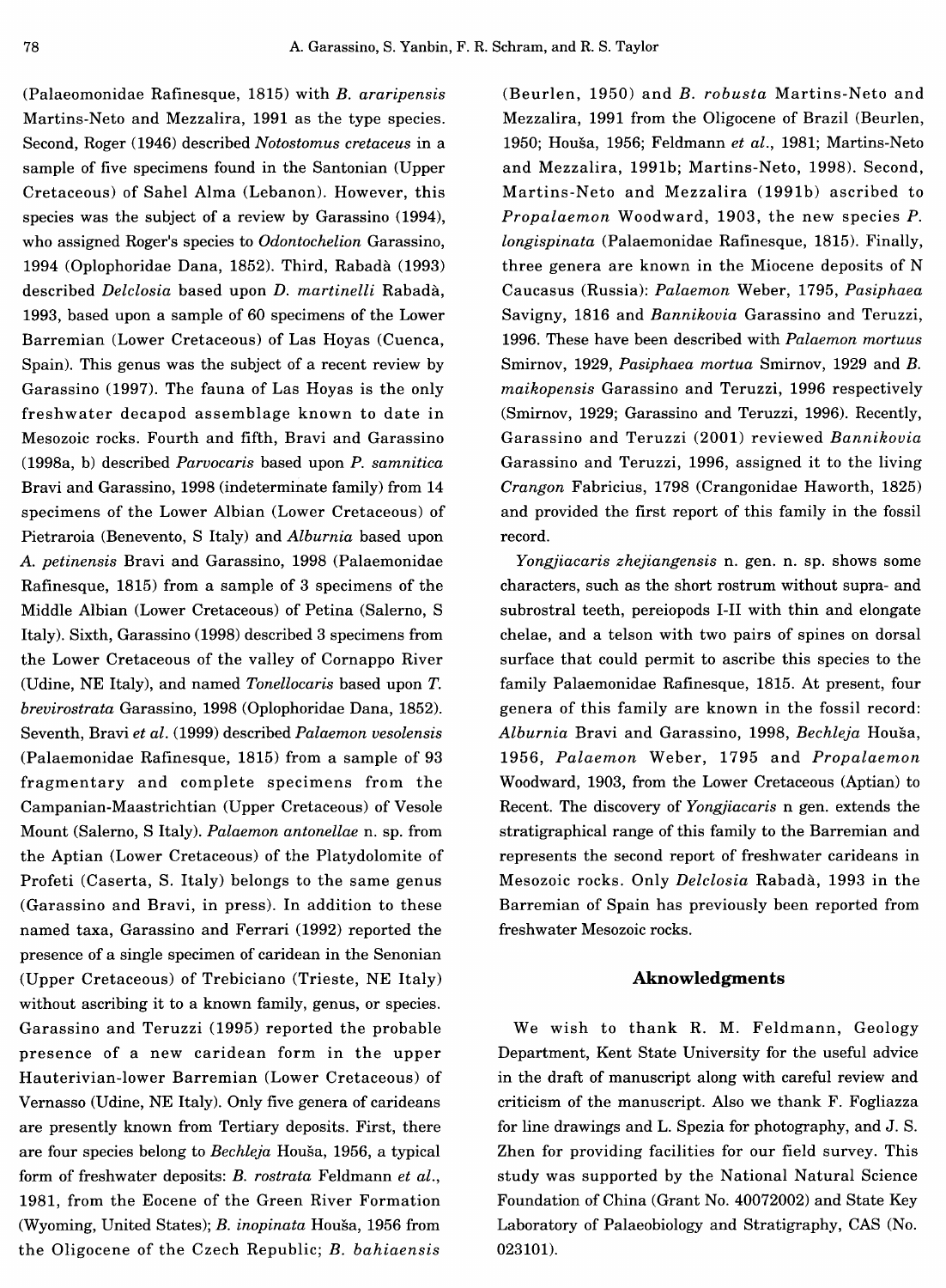### References

- Beurlen, K. (1950), Alguns Restos de Crustaceos Decapodes d'agua doce fosseis no Brasil. *Anais da Academia Brasileira Ciencias,* 22, 453-459.
- Bravi, S. and A. Garassino (1998a), "Plattenkalk" of the Lower Cretaceous (Albian) of Petina, in the Alburni Mounts (Campania, S Italy), and its decapod crustacean assemblage. *Atti Societd italiana Scienze naturali Museo civico Storia naturale Milano,* 138(1-2), 89-118.
- Bravi, S. and A. Garassino (1998b), New biostratigraphic and palaeoecologic observations on the "Plattenkalk" of the Lower Cretaceous (Albian) of Pietraroia (Benevento, S Italy), and its decapod crustacean assemblage. *Atti Societd italiana Scienze naturali Museo civico Storia naturale Milano,* 138(1-2), 119-171.
- Bravi, S. M. G. Coppa, A. Garassino, and R. Patricelli (1999), *Palaemon vesolensis* n. sp. (Crustacea, Decapoda) from the Plattelkalk of Vesole Mount (Salerno, S Italy). *Atti Societd italiana Scienze naturali Museo Storia naturale Milano,* 140(2), 141-169.
- Cao, Z. Y. (1999), Early Cretaceous flora of Zheiiang. *Palaeontologia Sinica, 187, New Ser. A,* 13, 1-174.
- Chen, P. J. (2000), The continental Cretaceous of China. 329- 346. *In* Nanjing Institute of Geology and Palaeontology, Chinese Academy of Sciences (ed.), *Stratigraphical studies in China {1979-1999).* Press of University of Sciences and Technology of China, Hefui (in Chinese).
- Chen, P. J. and Y. B. Shen (1982), Late Mesozoic conchostracans from Zhejiang, Anhui and Jiangsu Provinces. *Palaeontologia Sinica, 161, New Ser. B,* 17, 1-117.
- Dana, J. D. (1852), Crustacea. *In United States exploring expedition during the years 1838, 1839, 1840, 1841, 1842 under the command of Charles Wilkes, Part I,* 13, 1-685.
- Fabricius, I. C. (1798), *Supplementum Entomologiae Systematicae.* C. G. Proft, Hafniae.
- Feldmann, R. M., L. Grande, C. P. Birkeimer, J. T. Hannibal, and D. L. McCoy (1981), Decapod fauna of the Green River Formation (Eocene) of Wyoming. *Journal of Paleontology,* 55(4), 788-799.
- Garassino, A. (1994), The macruran decapod crustaceans of the Upper Cretaceous of Lebanon. Paleontologia *Lombarda, Nuova Serie, III.*
- Garassino, A. (1997), The macruran decapod crustaceans of the Lower Cretaceous (Lower Barremian) of Las Hoyas (Cuenca, Spain). *Atti Societd italiana Scienze naturali Museo civico Storia naturale Milano,* 137(1-2), 101-126.
- Garassino, A. (1998), Nuovo studio sui crostacei decapodi del Cretacico inferiore (Barremiano-Aptiano) della Valle del Torrente Cornappo (Udine, NE Italia). *Gortania. Atti Museo Friulano Storia Naturale,* 20, 59-73.

Garassino, A. and S. Bravi (in press), *Palaemon antonellae* 

n. sp. (Crustacea, Decapoda, Caridea) from the Lower Cretaceous "Platydolomite" of Profeti (Caserta, S Italy). *Journal of Paleontology.* 

- Garassino, A. and G. Teruzzi (1993), A new decapod crustacean assemblage from the Upper Triassic of Lombardy (N Italy). *Paleontologia Lombarda, Nuova Serie, I.*
- Garassino, A. and G. Teruzzi (1995), I crostacei decapodi macruri del Cretacico inferiore di Vernasso (Udine, NE Italia). *Gortania. Atti Museo Friulano Storia Naturale,*  16, 77-88.
- Garassino, A. and G. Teruzzi (1996), The genera *Longitergite*  nov. and *Bannikovia* nov. in the Lower Miocene of N Caucasus (Russia) (Crustacea, Decapoda). *Atti Societd italiana Scienze naturali Museo civico Storia naturale Milano,* 136(1), 3-14.
- Garassino, A. and G. Teruzzi (2001), *Crangon miocenicus*  (Garassino & Teruzzi, 1996) from the Lower Miocene of N Caucasus (Russia) (Crustacea, Decapoda). *Atti Societd italiana Scienze naturali Museo civico Storia naturale Milano,* 142(1), 135-143.
- Garassino, A., and R. Ferrari (1992), I crostacei fossili di Trebiciano sul Carso triestino. *Paleocronache,* 2(1992), 40-44.
- Glaessner, M. F. (1969), Decapoda, 400-566. *In* R. C. Moore (ed.). *Treatise on Invertebrate Paleontology, Part R, Arthropoda 4.* Geological Society of America and University of Kansas Press, Lawrence.
- Haworth, A. H. (1825), A new binary arrangement of the macrurous Crustacea. *Philosophical Magazine and Journal,* 65, 183-184.
- Housa, V. (1956), *Bechleja inopinata* n. g., n. sp. ein neuer Krebs aus dem bohmischen Tertiar (Decapoda, Palaemonidae). *Ustred Ustavu Geologische,* 23, 365-377.
- Hu, H. G., S. K. Hu, S. S. Wang, and M. Zhu (1982), On the ages of Jurassic and Cretaceous volcanic rocks by the radiomatric dating. *Acta Geologica Sinica,* 56 (4), 315- 323 (in Chinese with English abstract).
- Jiang, W. S., J. S. Zhen, L. T. Li, and K. D. Xu (1993), *The Cretaceous of Zhejiang Province, China.* Nanjing University Press, Nanjing, p. 1-188.
- Martins-Neto, R. G. (1998), Novos aportes ao conhecimento sobre a morfologia de *Bechleja robusta* Martins-Neto & Mezzalira 1991, crustáceo carídeo da Formação Tremembe, Oligoceno do Estado de Sao Paulo. *Ciencias Exatas e Tecnologicas,* 111(4), 62-65.
- Martins-Neto, R. G. and S. Mezzalira (1991a), Descrigao de novos crustáceos (Caridea) da Formação Santana, Cretaceo Inferior do Nordeste do Brasil. *Anais da Academia Brasileira de Ciencias,* 63(2), 155-160.
- Martins-Neto, R. G. and S. Mezzalira (1991b), Revisao dos Palemonídeos Terciários Brasileiros (Crustacea, Caridea) com Descrigao de Novos Taxa. *Anais da Academia Brasileira de Ciencias,* 63(2), 155-160.
- Miinster, G. G. (1839), Abbildung und Beschreibung der fossilen langschwanzigen Krebse in den Kalkschiefern von Bayern. *Beitrage zur Petrefactenkunde, Heft II.*